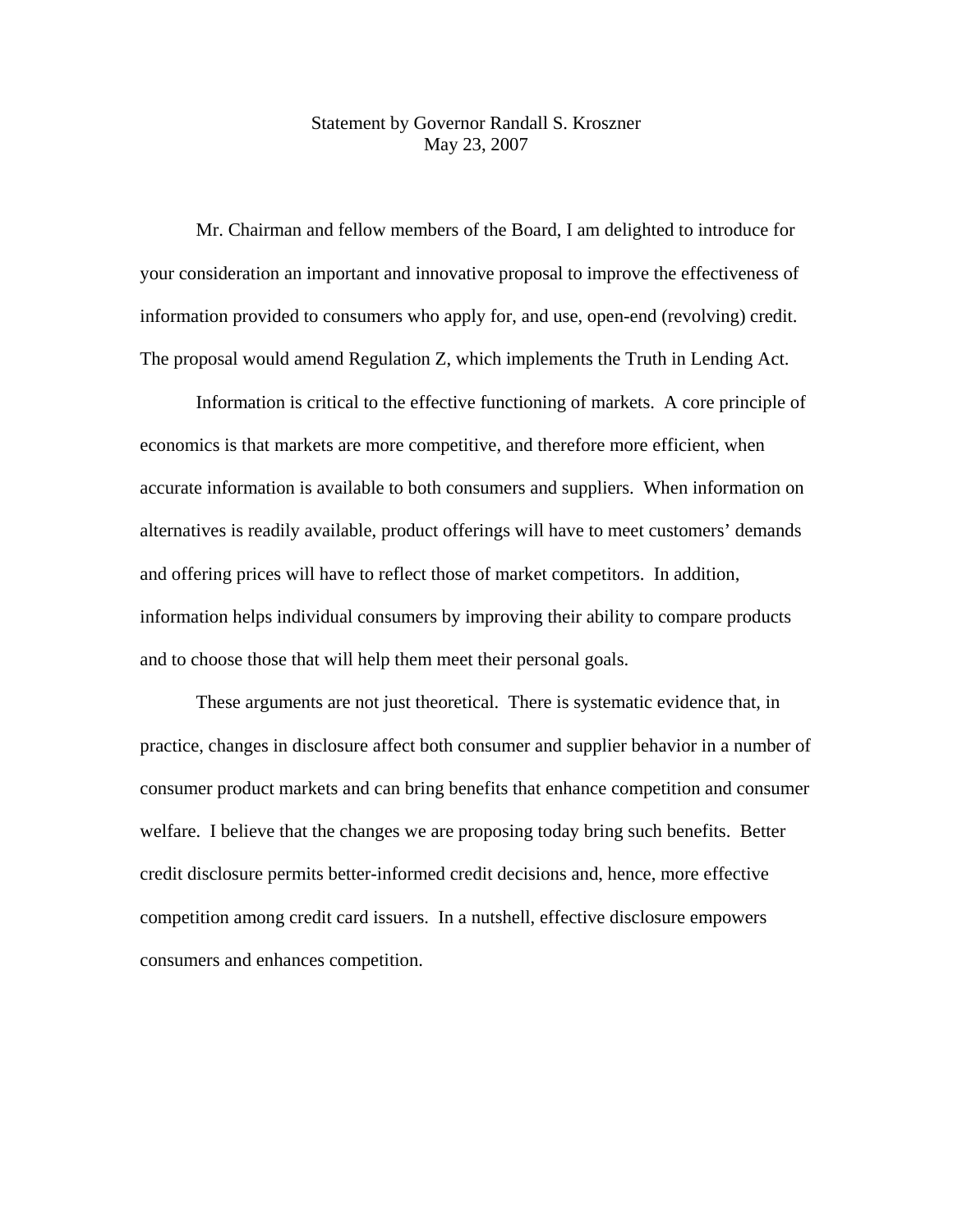An important and novel feature of the proposal before us today is that it is based on extensive consumer testing, that is, asking real people what is useful and understandable to them. Although the Board has used consumer focus groups in the past, this is the first time that we have conducted comprehensive in-depth interviews with individual consumers. Not only did we ask consumers, but, as I think you will see in the details of our proposal, we have listened.

 Our goal is to take a complex credit product and design disclosures that can explain the terms not only accurately but also clearly enough to be meaningful and useful to consumers--all while enhancing, not stifling, competition and innovation. The proposal is intended to balance potential benefits to consumers with compliance burden.

 Based on our consumer testing, for example, the proposal would introduce format requirements for disclosures provided at account-opening and when terms change. Currently, a summary table of key terms accompanies credit card applications, which consumers recognize and find useful. Improvements are proposed to the application summary table (the "Schumer box") to enhance its usefulness, and those design features are carried forward to summaries of key terms at account-opening. Our testing confirmed that consumers do not notice disclosures when they are interspersed among the dense legalese of credit contracts. The goal of the proposed revisions is to bring greater clarity of key terms on credit card accounts, to enable consumers to evaluate offers more easily and use their cards more wisely and enhance competition in the market.

- 2 -